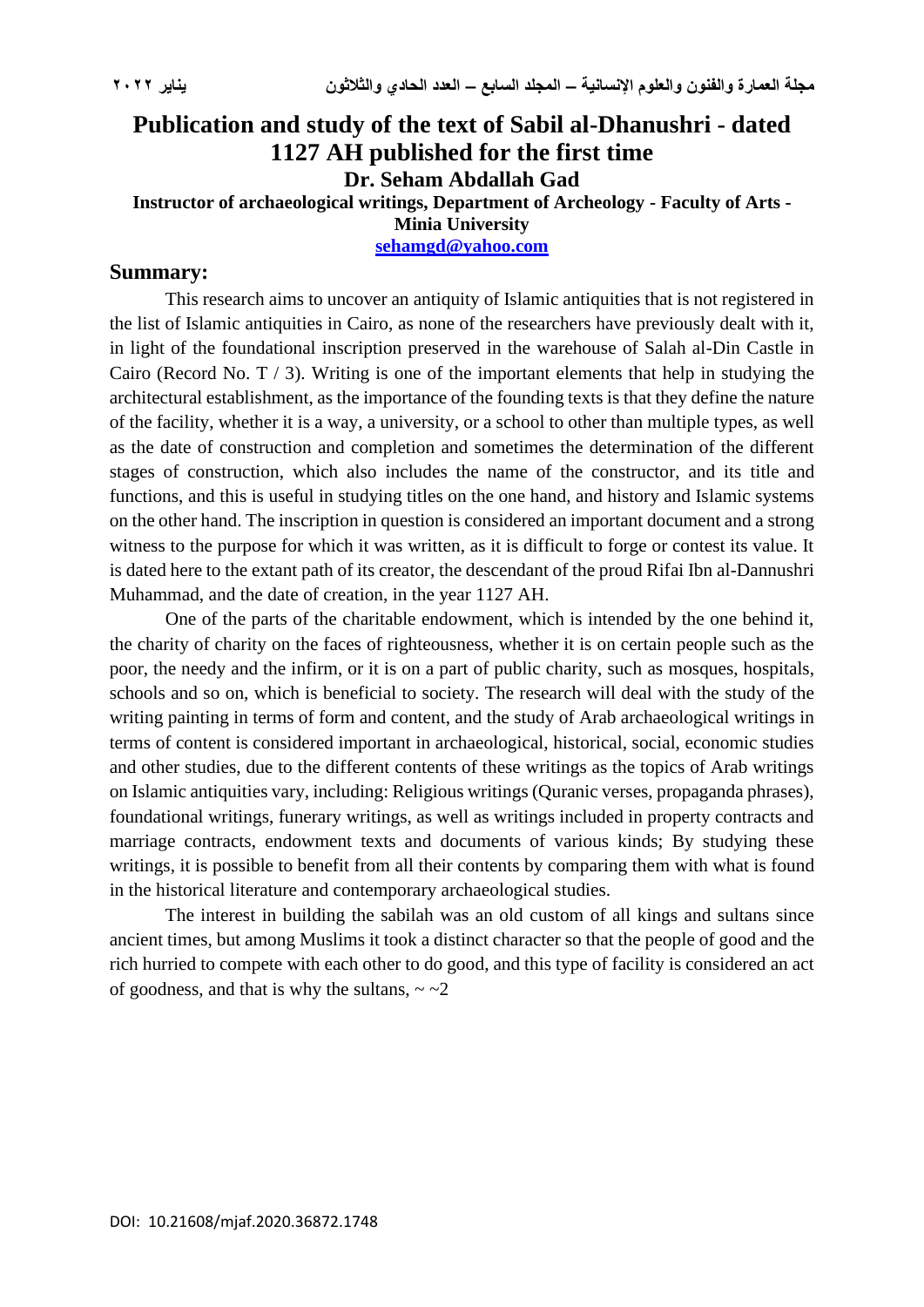princes and rulers were keen to establish the asbels in alleys and roads and in public places so that good prevails, and thus they attain the reward, and has given the importance and role of these architectural installations in public life, we rarely find an Islamic city devoid of one or several paths. The Sabilah are considered among the social establishments that are not for travelers and merchants, and its purpose was to facilitate access to drinking water, and it is one of the establishments and charitable works whose reward is ongoing.

Al-Sabil was mentioned in the Noble Qur'an in the Almighty's saying: "Those who spend their money on the path of God, and then they do not follow what they spend on them, and they are not harmed by them". The water sail is considered a part of the charitable endowment, which is intended by the one behind it to give charity on the faces of righteousness, whether it is on certain people such as the poor, the needy and the infirm, or it is on a public land area, such as mosques, hospitals, schools, etc., which will be beneficial to society.

The water charitable endowment has played a major role in the availability of water security for Muslims since the inception of the Islamic state in the city of the Prophet. The endowment for this aspect of righteousness has been popular throughout the rest of the Islamic world, due to its greatness and reward, and the incident of buying a well (Rumah) is an evidence of that. This well was for a man from the (Mazina) tribe, then he sold it to "Rumah Al-Ghafari," and there was no fresh water in Medina other than water, and for this reason its owner used to sell it from the village, and the Messenger asked Rumah to sell it to the Muslims by extending a specific prophet's date in heaven. He said to him: O Messenger of God, I have no other family and I cannot do that." This news was reported to "Othman bin Affan, may God be pleased with him. If it was on the day of Othman that the Muslims watered enough to suffice them for two days, then he bought the second batch of eight thousand dirhams, and made all of it a waqf for the Muslims, and thus Othman bin Affan is considered the first owner of a path in Islam.

Egypt is considered one of the most important Islamic countries in which the yawas of the sabilah spread, and the first building of the sabilah was in the Mamluk era, starting from the 6th AH / 12th AD century, and most of them were the work of princes, sultans and their women, as though they were atonement for sins, and the rich built these sabilas as ongoing charity for themselves, their children, or One of their deceased relatives and underneath a cistern full of water used for drinking, and pedestrians of all nationalities and boredom Christians, Jews and foreigners were also allowed to use it, and the water was never cut off from it, and the oldest representative of it is Sabil al-Nasir Muhammad ibn Qalawun (726 AH/1326 A.D) near the Qalawun group, and Sabil Sheikho (755 AH/1356 AD) in the Saliba, as well as the Qaitbay Sabil(884 AH/1480 AD).

In the Ottoman era, Sabil became the most common building style in Cairo, which was found in large numbers. The Ottoman Sabil reached its peak in the 11th century AH /17 AD. The water Sabil is one of the buildings that the Ottomans meant, and the Ottoman Sabil is topped by a dome. As for the Egyptian way, on top of it are writers to teach orphans and poor children of Muslims. Water trails are distinguished by their small size and simplicity in the Ottoman era than in the Mamluk era, due to the large number of inhabitants at that time, and thus the increase in urbanization and the lack of construction areas in addition to the founders themselves who were either princes or governors, unlike the Mamluk era, where the originator was often the sultan, even if not at least he was a patron of architecture and arts.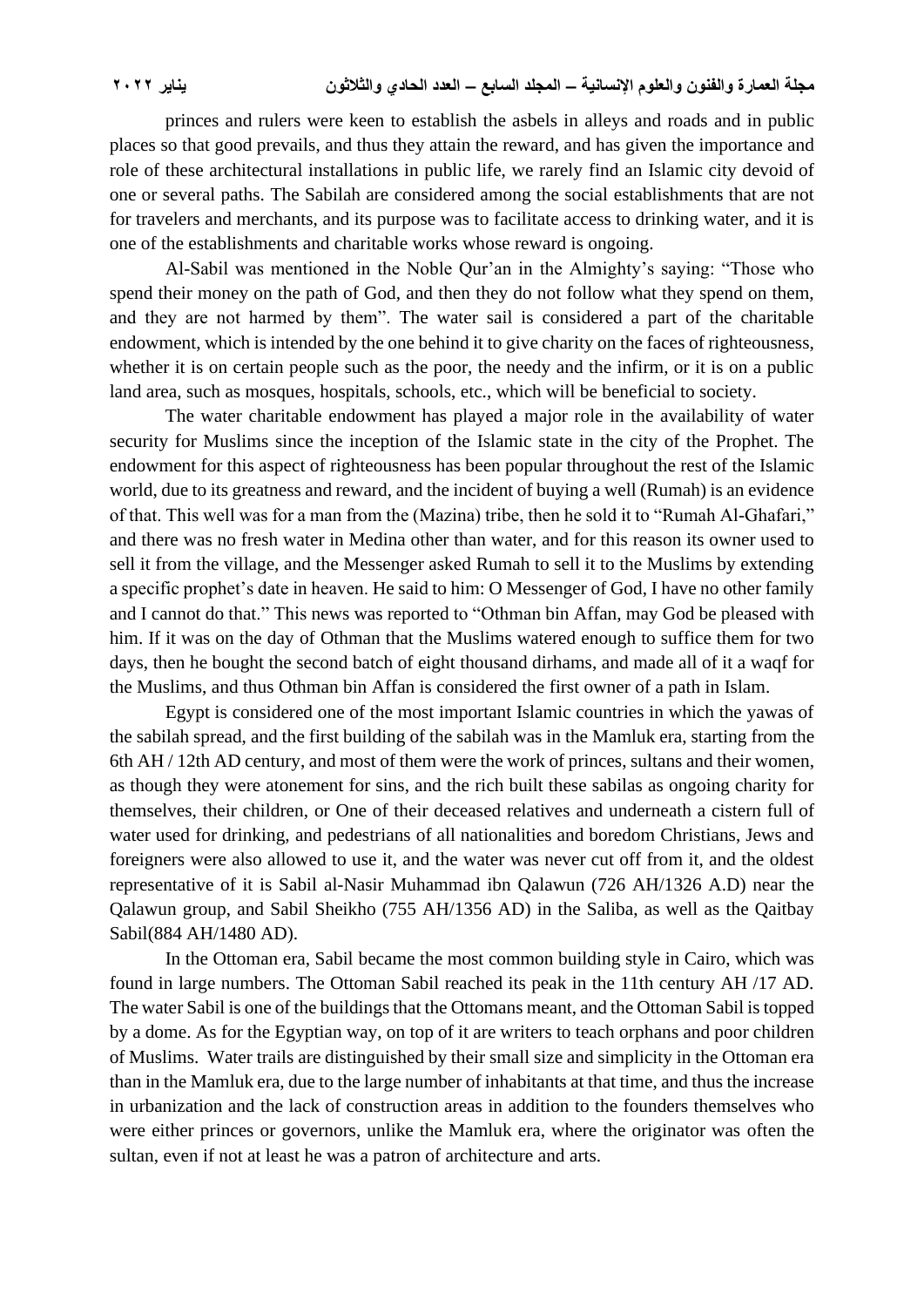The writing boards are considered one of the important elements that help in studying the architectural facility, as the importance of the founding texts is that they define the nature of the facility, whether it is a school, a university, or a path to other than multiple types, as well as the date of construction and completion, and sometimes the determination of the various stages of construction, it also includes the name of the originator, his surname and his functions, and this is useful in studying titles on the one hand, and history and Islamic systems on the other hand, and the written plaque.

Subject of the research, is an important document and a strong witness to the purpose for which it was written, as it is difficult to forge or contest its value. It is dated here to the lost path of its origin, "Al-Dannushri", dated (1127 AH/1714 AD), and includes many lineages and titles, and there is no doubt that surnames are very important to our archaeological study, as they provide us with a lot of important information because they carry the meanings that indicate jobs and the importance of the epithet, as well as contributing to solving some problems of history and revealing the honorary side of many of the personalities of the Islamic community. The titles were in their inception from the secretions of the early Islamic civilization, where the first title was given to "Abu Bakr Al-Siddiq". Of the sources whose backbone consists of archaeological inscriptions, documents, construction books, decrees, literature and history books of various annals, translations, biographies of classes and travelers, and that despite the agreement of many archaeological inscriptions with the historical facts contained in the aforementioned sources, However, there are also many aspects of disagreement between this and that, which calls for a review of some of what was written in the various sources and references in light of the new information as a result of the publication of new sources that were not previously known on the one hand, or to discover archaeological inscriptions from On the other hand, and the meaning of the title idiomatically, which has prevailed among people, is its use of the adjectives of praise, honor and honor, so the purpose of the title is to define a person so that the degree of the high and the low is distinguished, the rank of the minor is distinguished from the senior and the special is known from the general, so the title must be appropriate for its owner, as the titles that are, t is added to religion and Islam, especially for judges, imams and religious scholars, As for what is added to the state, it is for princes and so on. Therefore, those who allow himself to be punished for a title that does not suit him so that every person knows his worth and rank, and the writings also include methods of recording dates.

The patterns of recording history in monuments, documents and Islamic civilization varied according to the style of the age and the available space for the calligrapher, sometimes he writes the entire date in letters, by day, month and year, and sometimes with numbers, and at other times he mixes the two styles with letters and numbers, and among those methods is the recording of the date by year only, and it was mentioned in the text of the study in the second part of the tenth line, in the form: "This was done in the year 1127 AH.", Then the history by calculating the sentences, which is a calculation which states that each letter of the Arabic alphabet equals a number of arithmetic numbers, and this method is based on the formation of phrases or short sentences from a number of words where the sum of the numerical values of their letters is equal to the one to be recorded. Such as birth and death, or building mosques and palaces, and the idea of using the letters of the alphabet as symbols indicating numbers goes back to ancient times. As evidenced by the ancient Greek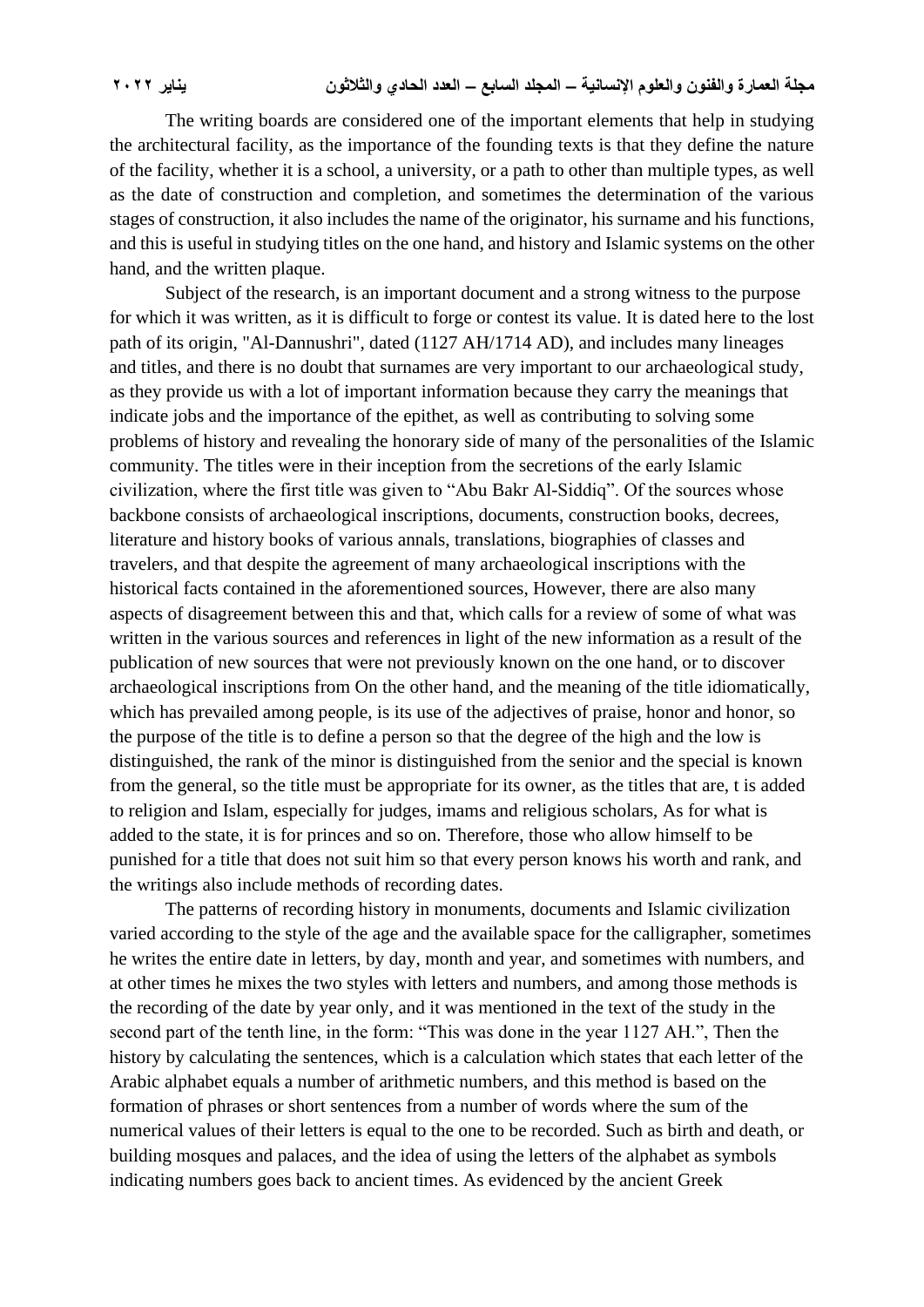inscriptions from about the fifth century B.C., it was mentioned in the Psalm that this idea was used by the Semites of Jews, Syrians, Ethiopians and Arabs, and was known as Gymnasium in the ancient Hebrew

culture. In place of the other, and by numbering these words a new meaning can be devised.

The research concluded many results, the most important of which are:

- He published and studied for the first time a text of Sahrij spattered which is not registered in the Islamic Antiquities, by Ibn al-Danushri "Abdullah bin Abd al-Rahman bin Ali bin Muhammad al-Danushri al-Shafi'i," attributed it to "Danushar", one of the virtues of the time who reached the goal of investigation and mastery, and he was a good grammatical linguist.

- The water basilica is characterized by its small size and simplicity in the Ottoman era than in the Mamluk era, due to the large number of inhabitants at that time, and thus the increase in urbanization and the scarcity of building areas in addition to the founders themselves who were either princes or governors or rich, unlike the Mamluk era, where the originator was often the Sultan If not, at least he was a patron of architecture and the arts.

- The term "cistern" was not limited to the area designated for storing water in the borders of the earth, but rather to refer to this area with the formation above it known as al-Sabil. This meaning is confirmed by many documents and some texts mentioned on the basil, including the text of the study which confirms that this effect is a cistern. Generalize here the part to all.

- The study clarified the use of some construction terms, such as: by constructing the Sabil al-Kawthar cistern, and some architectural terms were used such as: the sabil, the cistern, style, and store.

- The date of creation is given by the method of calculating sentences, followed by the date in Indian arithmetic numbers, in the form of "and it was done in a year", and the date by calculating the sentences is correct in the oriental method, and is consistent with the date engraved with Indian arithmetic numbers.

- It is noticed that the calligrapher is a type in the images of single and compound letters, which made the single letter appear in more than one image, and this led to the inscription becoming more beautiful and decorative.

- Some ancient Nabataean influences appeared in the writing of the painting, including: the appearance of the hook at the end of the letter alif singular from the bottom, the appendages from the top, and the use of the yaa al-Rajaa in the words of al-Rifai in the fifth line, Kurdish in the seventh line.

- One of the linguistic phenomena in the inscription is the neglect of the hamza by the calligrapher, as in the words: by the creation, the splendor, the express, the support, the water, for you. and train them for that.

- When the calligrapher executed the text of the painting, he wrote on regular and parallel lines inside lobed-sided calligraphy cartouches, which made the writings appear in a regular form.

- He omitted the punctuation in some words of the text, and placed misplaced points on some of the words. He wrote a word saying "Yaa Saying" in the eighth line.